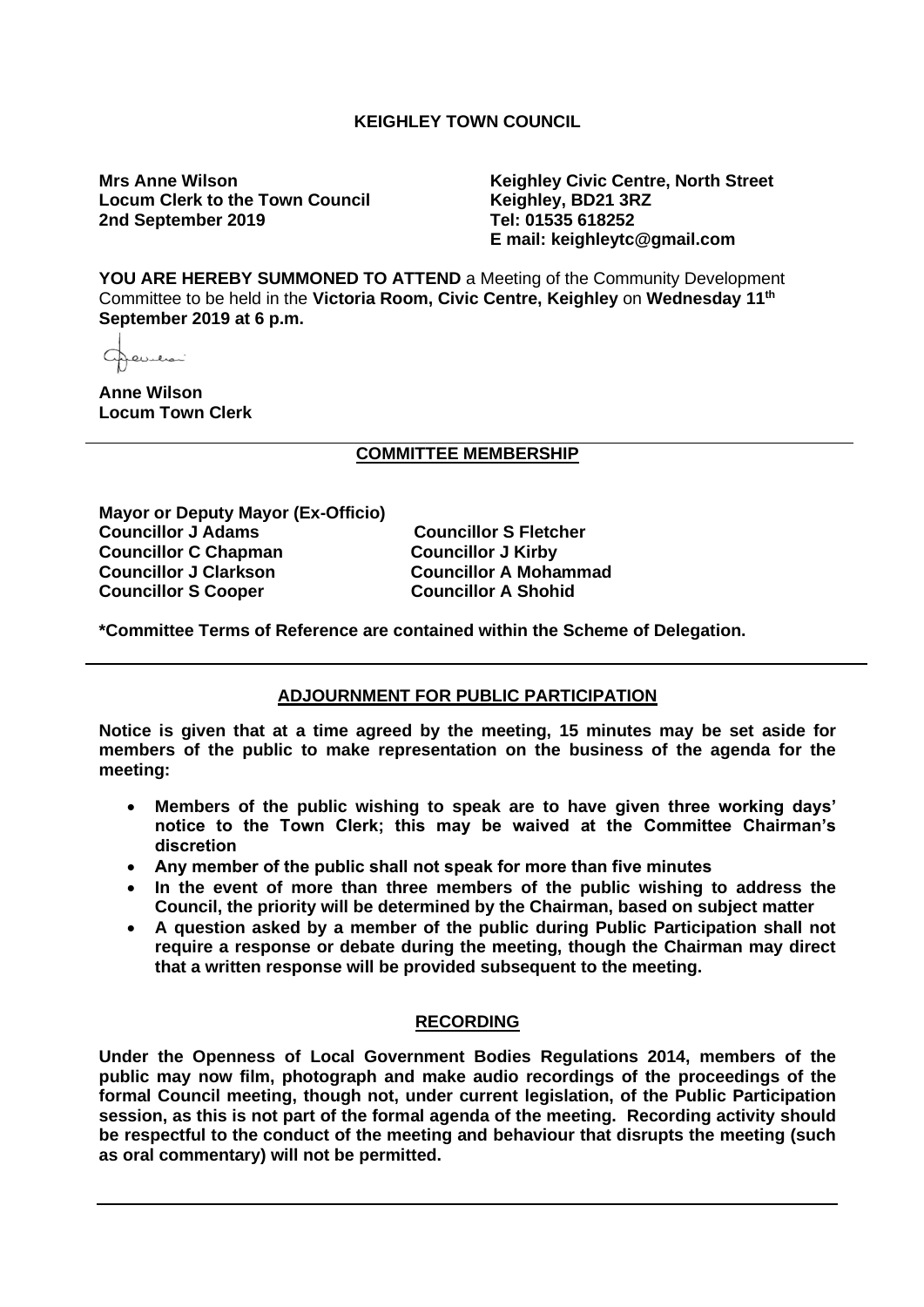#### **AGENDA**

# **1. Fire Safety Announcement**

#### **2. Apologies for absence**

Members are asked to receive apologies of absence for this meeting.

#### **3. Declarations of Interest**

 To receive declarations of interest under consideration on this agenda in accordance with the Localism Act 2011 s32 and The relevant Authorities (Disclosable Pecuniary Interests) Regulations 2012.

 Members are reminded that should you declare a pecuniary interest at a meeting, it is your responsibility to inform the Monitoring Officer.

- i) Declarations of Interest from Members
- ii) Declarations of Interest from Officers

#### **4. Public Question Time and Participation**

 Members of the public are advised that they are welcome to ask questions about items on the Agenda. It is not always possible to give a verbal response at the meeting and questions may receive a written reply. No resolution can be made under this item.

 Questions should relate to matters of Town Council policy or practice and not relate to the individual affairs of either the questioner or any other named person**.**

# **5. Minutes**

To approve the draft minutes of the meetings of the Community Development Committee held:

- i)  $12^{th}$  June 2019
- ii)  $10^{th}$  July 2019

# **6. Racemoor Lane**

Note Project Co-ordinators comments in 4.2.

#### **7. Promotion & marketing**

Members are asked to consider the development of a process for the effective marketing and promotion of Keighley Town Councils commitment to community development.

#### **8. Project Worker**

Update on the pursuance of the Town Council's intention to employ two Project Workers

# **9. Project Co-ordinator**

Members are invited to consider the report of the Project Co-ordinator

# **Copy of report attached**

#### **Copies attached**